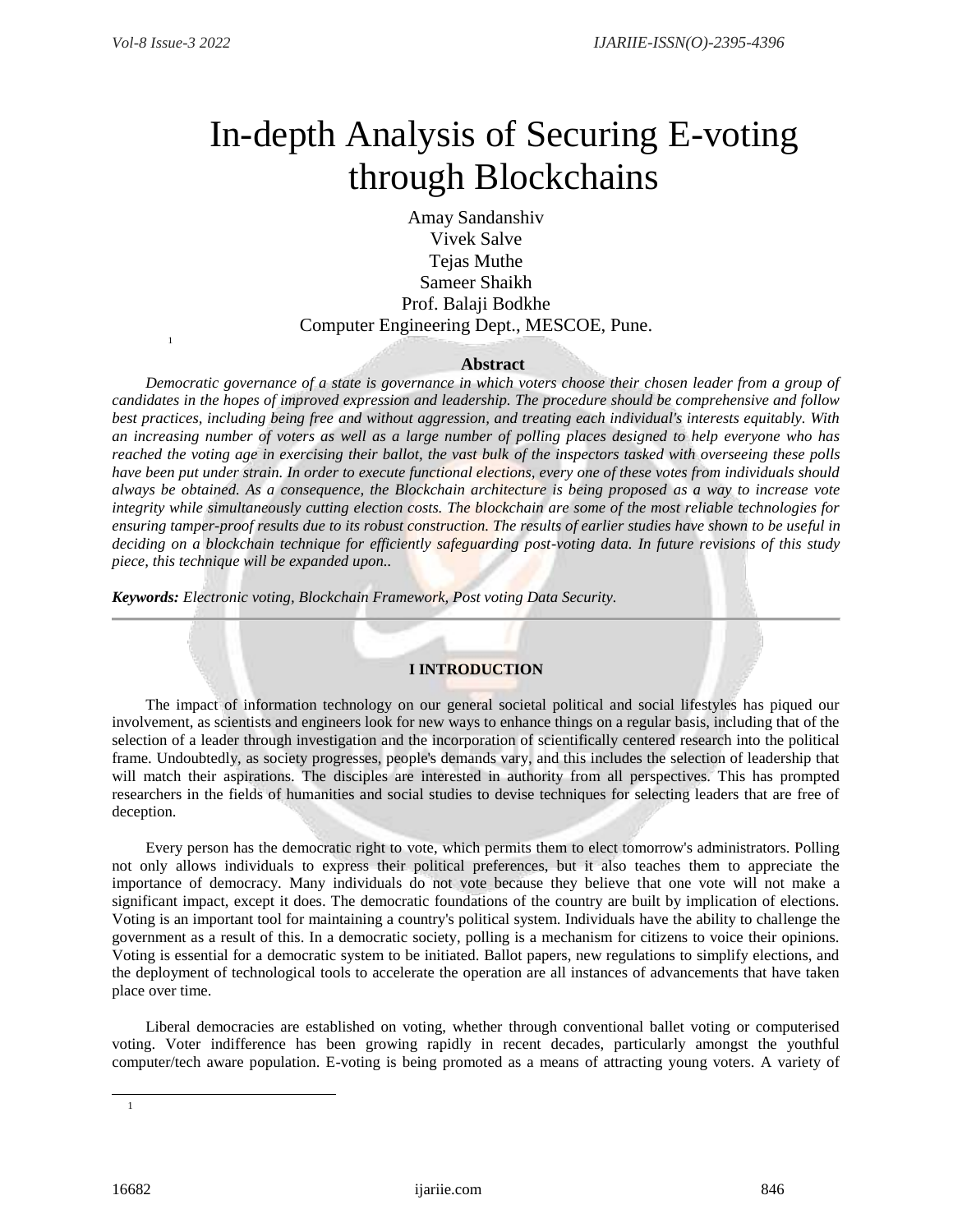security and performance characteristics are defined for a strong e-voting mechanism, encompassing accessibility, correctness, traceability, system and data integrity, secrecy/privacy, scalability, and authorization distribution.

For years, electronic voting technologies have become the focus of ongoing research, with the objective of lowering ballot costs while maintaining election legitimacy by meeting security, anonymity, and stringent guidelines. The use of a new voting system to replace the existing pen and paper method offers the capability to minimize fraud while also keeping the voting process accesible and verifiable.

Polling has indeed evolved from the conventional, highly error-prone ballot papers approach to a more dependable, less error-prone E system, in which a voter may cast a vote by demonstrating their identification and appearance at a voting centre. Even though this sort of scheme has made great strides and has shown to be a dependable mechanism, it may be confronted in terms of privacy, intrusion durability, counterfeiting, and manipulation by diverse groups of users owing towards certain inherent problems such as blind faith and centralization.

With the aid of the blockchain data architecture, the move to a decentralized system from a centralized system in numerous industries has emphasized the necessity for electronic signatures in numerous technology-based alternatives. The blockchain is a decentralized peer-to-peer digital ledger which has offered its consumers with the benefits of traditional relational repository as well as additional capabilities such as data protection, authenticity, accountability, and verification without relying on a centralized trusted intermediary. As a result, blockchain technology is now being used in a range of industries, including banking, medicine, and supply chain management.

Numerous studies show that in the era of Blockchain, a streamlined transition from a crucial centralized approach to a decentralized network can be achieved to achieve a secure election process without centralized authenticity, as the blockchain has the capacity to make all transactions highly secure and tamper-proof. This approach can be applicable for an accountable E-voting system which will be elaborated in the future.

This literature survey paper segregates the section 2 for the evaluation of the past work in the configuration of a literature survey, and finally, section 3 provides the conclusion and the future work.

#### **1. II RELATED WORKS**

F. P. Hjalmarsson et al. [1] presented a blockchain-based electronic voting system that uses smart contracts to allow for safe and cost-effective elections while protecting voters' privacy. The authors demonstrated that blockchain technology provides a new way to overcome the limits and adoption obstacles of electronic voting systems, ensuring election security and integrity and laying the groundwork for transparency. It is feasible to transfer hundreds of transactions per second into an Ethereum private blockchain, employing every component of the smart contract to reduce the load on the blockchain.

The basic foundation for a secure and reliable e-voting system based on blockchain technology, as well as a security and performance analysis of the proposed system architecture, were introduced by D. Rathore[2]. An eligible and authenticated voter has the right to vote in this system by authenticating with the AS and thereby utilizing the granted virtual identity throughout the voting procedure. The proposed system solves the problem of remote voting without requiring physical presence in the polling booth by encrypting the choice made with its own public key and then re-encrypting it with the RKey before providing it to the permissioned blockchain communicating DgS, resulting in a strong randomized variation in the ciphertexts generated for the same plaintext using the same EO key.

M. Ibrahim et al. illustrate the effectiveness of an online voting system as well as the answers it gives to typical challenges in online voting systems through the development of a blockchain-based voting system. This solution is not based on any current blockchain network and merely employs blockchain-related ideas such as SHA-256 encryption, immutability, and anonymity. Voter fraud may be greatly reduced by implementing the ElectionBlock technology, which also provides total transparency and an easy-to-use interface [3]. Because of blockchain technology, vote anonymity and security are also greatly improved. The authors have made the source code of prototype implementation publicly available to encourage the incorporation of new ideas into the system.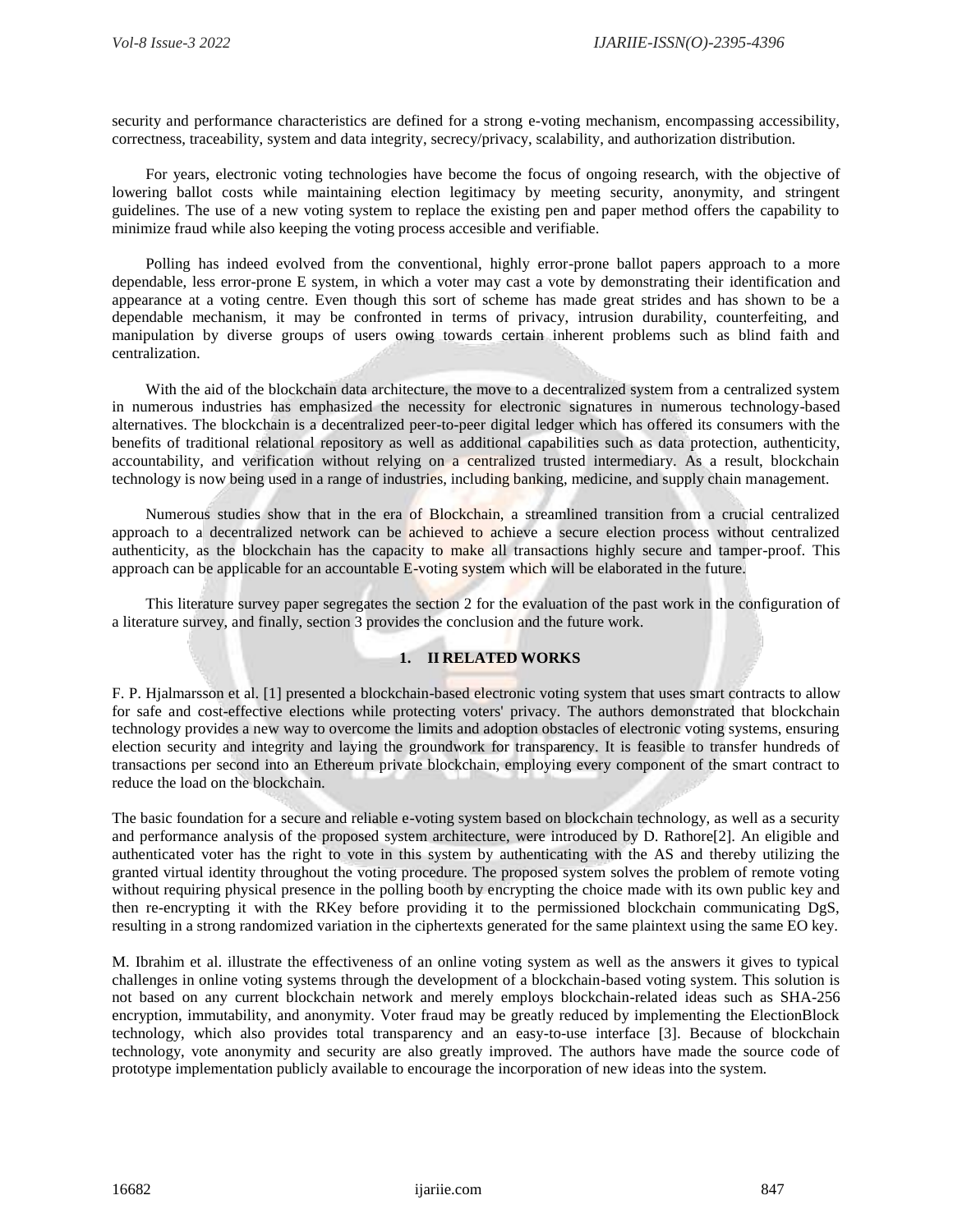F. Sheer Hardwick et al. suggest an e-voting mechanism, which is eventually put into action. The research describes the implementation and related performance metrics, as well as the obstacles offered by the blockchain platform when developing a sophisticated application such as e-voting. The study identifies certain problems and proposes two potential next steps to upgrade the underlying platform of blockchain technology to accommodate e-voting and other similar applications [4].

E. Bellini et al. introduced an e-Vote-as-a-Service based on Blockchain that overcomes the constraints of existing initiatives by utilizing a cloud-based approach. Even while several cloud providers, like IBM and Oracle, provide ready-to-use blockchain installations in the cloud for a charge based on the volume of transactions, the difficulty of dynamic and on-demand system design and optimization based on end users' business requirements persists [5]. The current model enables end-users to specify functional and non-functional service needs, as well as the cloud infrastructure where services are delivered on-demand, to optimize costs and service performance.

A. Kaudare et al. developed and constructed a blockchain-based electronic voting system based on Hyperledger to conduct safe elections while protecting users' privacy. When ethereum and hyper ledger are compared, it is discovered that hyperledger is more efficient than ethereum in most performance measures, and because it is a permissioned chain, it allows the voter's anonymity to be preserved [6].

To establish a stable and efficient E-voting system design, the concepts of blockchain and machine learning are presented by M. A. Cheema et al. to give protection and integrity to the voting system [7]. As an E-voting station network, this suggested system not only ensures the integrity of votes but also protects people's data. The authors employed two machine learning models, each with its own set of parameters. The Gaussian Vector Support Machine is one, while the linear Vector Support Machine is another. These two classifiers are compared by calculating their accuracy and AUC. The concept of a smart contract is utilized to both register voters and receive votes. The Merkle root technique was used to obtain the root hash to verify the integrity of the data kept in the citizen's data center.

To overcome the challenges that electronic voting systems encounter, S. N. Odaudu et al. proposed to use Blockchain technology in conjunction with electoral voting systems to establish a distributed yet irreversible electoral collation process. The suggested technique of result collation is an attempt to provide electorates with confidence and dependability, hence preventing vote theft at the level of result collation. A vulnerability assessment of blockchain technology, block processing capability, smart contracts, and use of the technology on the result collation stage is provided [8].

H. Li et al. present a concrete blockchain-depend self-tallying e-voting system that does not require a central entity to tally votes and broadcast the voting results. To achieve self-tallying, the proposed approach utilizes a homomorphic time-lock problem, which also secures the anonymity of votes. Furthermore, the protocol enables large-scale voting and multi-choice voting in the sense that the time it takes for each voter to decode the voting result is unaffected by the number of voters. As a result, the approach strikes a satisfactory compromise between voting size and computing efficiency. The authors create a novel event-oriented linkable group signature to safeguard voter privacy and avoid multiple voting, where a malicious voter may be publicly connected and exposed by the tracing authority, to balance anonymity and accountability in e-voting [9].

D. Pramulia [10] introduced a blockchain-based e-voting system using Ethereum and Metamask which serve as a solution to the e-voting system's security and trust issues. Because it allows smart contracts and has a variety of development tools, the blockchain network is popular. Ballot Manager and Voter are the two key systems that make up its core architecture. Metamask, an Ethereum meta-transaction implementation in the form of a browser, connects both systems to the Ethereum Blockchain network. According to the findings of the performance evaluation, the time necessary to verify a transaction, particularly Vote, ranges between 10 and 47 seconds, which is acceptable given that this is a non-real-time transaction.

A. M. Al-Madani et al. propose the electronic voting mechanism based on Ethereum's Blockchain. Using Blockchain technology, this application can solve the limits and security difficulties of the centralized voting method. This research demonstrated how a blockchain secures data [11]. The researchers created a decentralized voting tool using a smart contract. Then, for this application, a smart contract was published on a local blockchain. The software uses Ethereum Blockchain technology to serve as both a network and a decentralized database for recording voter accounts, votes, and candidate information. Blockchain creates a decentralized network that is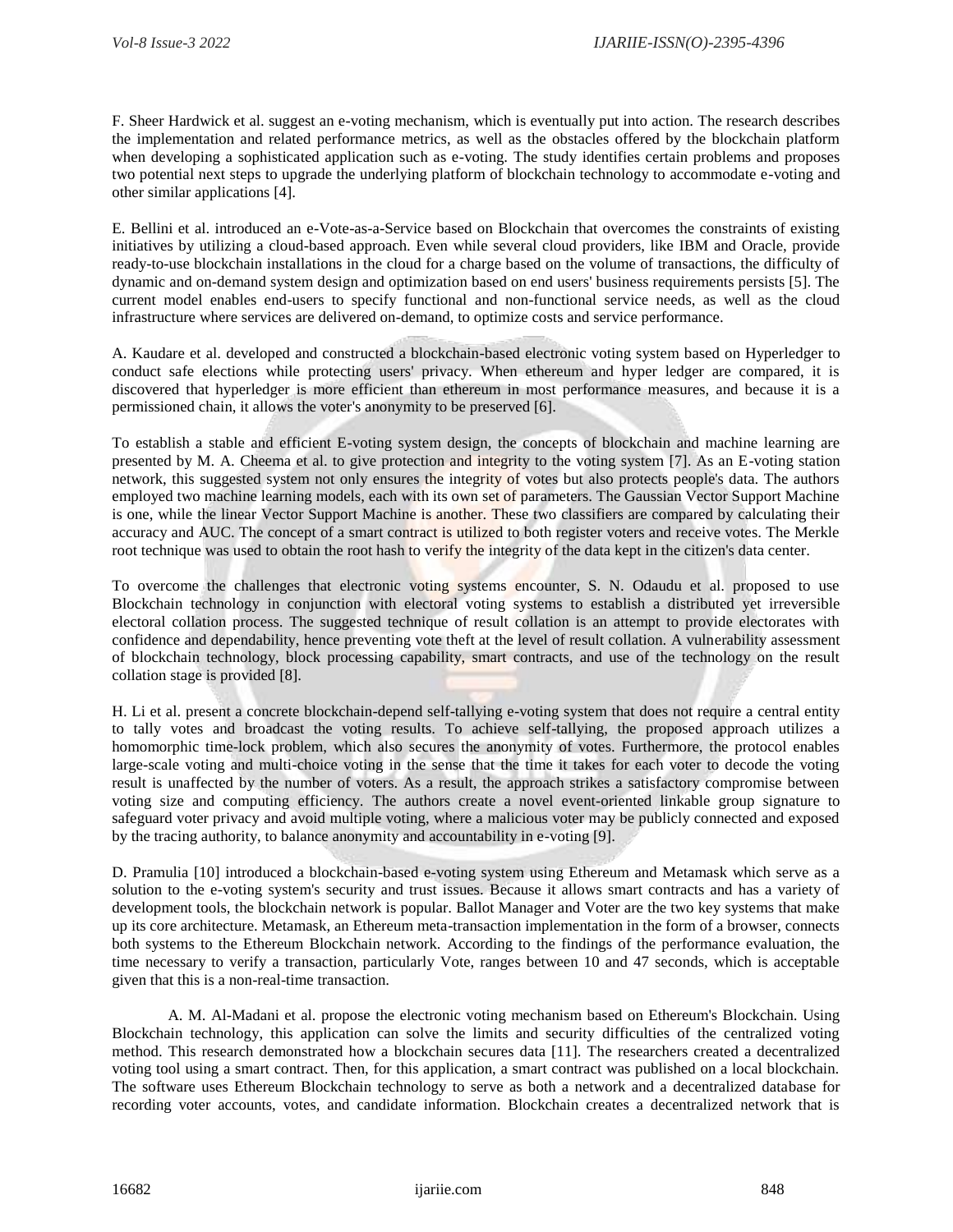dependable, secure, versatile, and capable of supporting real-time services. Because the architecture does not allow for duplicate votes, the voter recognizes that his vote is going to the appropriate candidate and that he only has one vote.

#### **III CONCLUSION AND FUTURE SCOPE**

Democracy is built on the foundation of elections. Most countries around the globe consider relatively frequent and periodic elections to be a key feature of democracies. To provide substance to democracy's essential objectives of political fairness and citizen responsibility, the process should take place within settings that satisfy international standards. Manual voting through ballot boxes is outdated and inefficient, resulting in a huge deal of pollution and other environmental damage. Additionally, voters would have to be present physically to participate for their contender, which may require standing in line for an extended amount of time; this may discourage prospective participation because of additional dedication is not seen beneficial sufficiently. As a consequence, voter turnout falls and, as an outcome, the election's overall efficacy suffers. As a consequence, this article has explained how to use an E-voting alternative as well as the various tasks that go along with it. These essential investigations have contributed to the creation of a successful blockchain-based method that will be outlined in future iterations.

#### **REFERENCES**

[1] F. P. Hjalmarsson, G. K. Hreioarsson, M. Hamdaqa, and G. Hjálmtýsson, "Blockchain-Based E-Voting System," 2018 IEEE 11th International Conference on Cloud Computing (CLOUD), 2018, pp. 983-986, DOI: 10.1109/CLOUD.2018.00151.

[2] D. Rathore and V. Ranga, "Secure Remote E-Voting using Blockchain," 2021 5th International Conference on Intelligent Computing and Control Systems (ICICCS), 2021, pp. 282-287, DOI: 10.1109/ICICCS51141.2021.9432249.

[3] M. Ibrahim, K. Ravindran, H. Lee, O. Farooqui, and Q. H. Mahmoud, "ElectionBlock: An Electronic Voting System using Blockchain and Fingerprint Authentication," 2021 IEEE 18th International Conference on Software Architecture Companion (ICSA-C), 2021, pp. 123-129, DOI: 10.1109/ICSA-C52384.2021.00033.

[4] F. Sheer Hardwick, A. Gioulis, R. Naeem Akram and K. Markantonakis, "E-Voting With Blockchain: An E-Voting Protocol with Decentralisation and Voter Privacy," 2018 IEEE International Conference on Internet of Things (iThings) and IEEE Green Computing and Communications (GreenCom) and IEEE Cyber, Physical and Social Computing (CPSCom) and IEEE Smart Data (SmartData), 2018, pp. 1561-1567, DOI: 10.1109/Cybermatics\_2018.2018.00262.

[5] E. Bellini, P. Ceravolo, and E. Damiani, "Blockchain-Based E-Vote-as-a-Service," 2019 IEEE 12th International Conference on Cloud Computing (CLOUD), 2019, pp. 484-486, DOI: 10.1109/CLOUD.2019.00085.

[6] A. Kaudare, M. Hazra, A. Shelar, and M. Sabnis, "Implementing Electronic Voting System With Blockchain Technology," 2020 International Conference for Emerging Technology (INCET), 2020, pp. 1-9, DOI: 10.1109/INCET49848.2020.9154116.

[7] M. A. Cheema, N. Ashraf, A. Aftab, H. K. Qureshi, M. Kazim, and A. T. Azar, "Machine Learning with Blockchain for Secure E-voting System," 2020 First International Conference of Smart Systems and Emerging Technologies (SMARTTECH), 2020, pp. 177-182, DOI: 10.1109/SMART-TECH49988.2020.00050.

[8] S. N. Odaudu, U. J. Imeh, and U. Abubakar, "BIDS: Blockchain-Based Intrusion Detection System for Electoral Process," 2019 15th International Conference on Electronics, Computer and Computation (ICECCO), 2019, pp. 1- 15, DOI: 10.1109/ICECCO48375.2019.9043292.

[9] H. Li, Y. Li, Y. Yu, B. Wang, and K. Chen, "A Blockchain-Based Traceable Self-Tallying E-Voting Protocol in AI Era," in IEEE Transactions on Network Science and Engineering, vol. 8, no. 2, pp. 1019-1032, 1 April-June 2021, DOI: 10.1109/TNSE.2020.3011928.